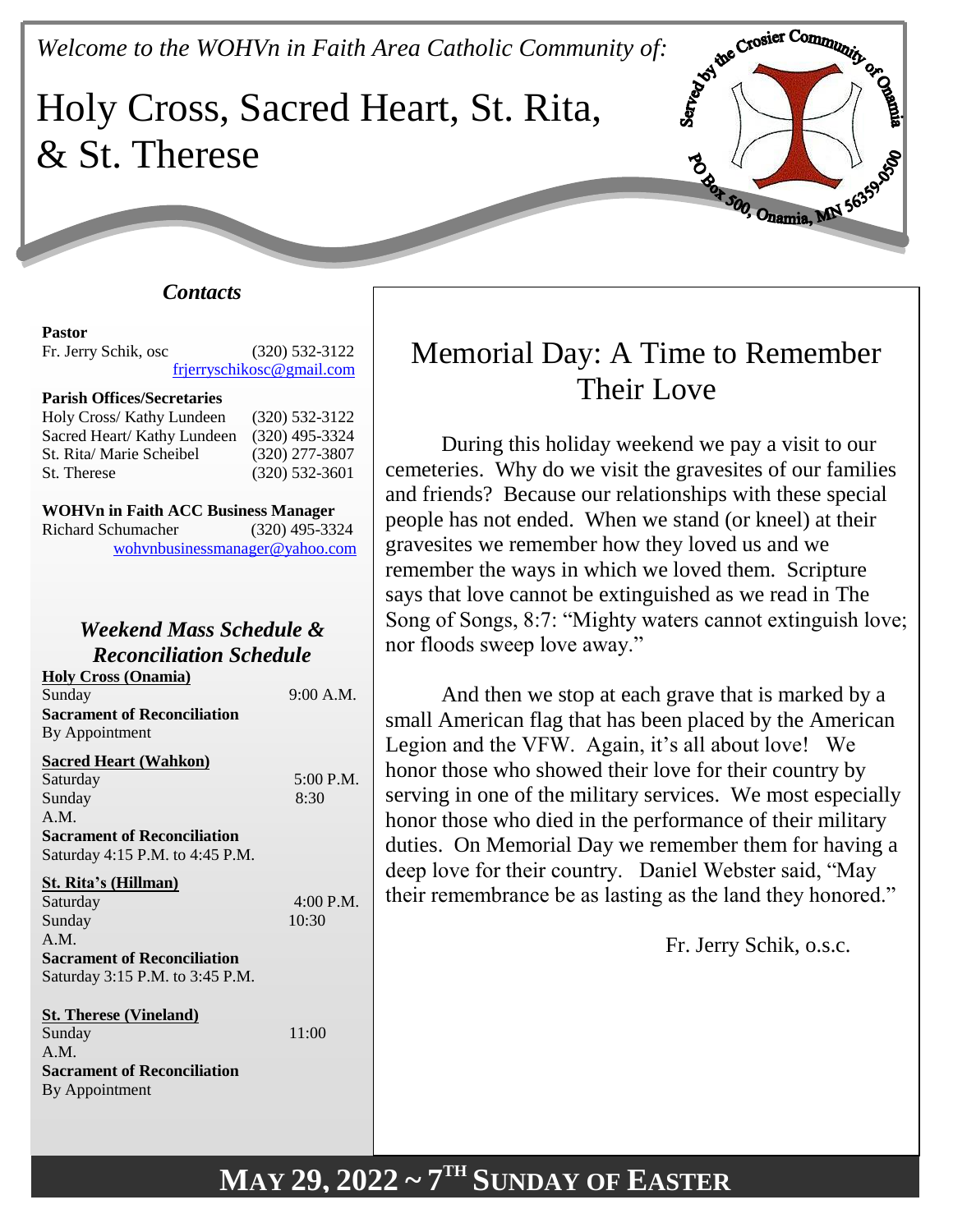# **HOLY CROSS CATHOLIC CHURCH**

**Office Hours**

# *Worship/Weekly Events*

**Ascension of the Lord Saturday, May 28** NO Mass **Sunday, May 29** 9:00 A.M. Mass **Monday, May 30 Memorial Day Mass** 9:00 A.M. Mass

**Tuesday, May 31** 8:00 A.M. Mass

**Wednesday, June 1** No Mass

**Thursday, June 2** 8:00 A.M. Mass

**Friday, June 3** 8:00 A.M. Mass

**Saturday, June 4** NO Mass **Sunday, June 5 Pentecost Sunday** 9:00 A.M. Mass + Jerry Athman

#### **Weekly Meetings: Tuesdays**

6:30 P.M. Rosary in the small Chapel, led by the Knights of Columbus. Everyone is welcome to join us!

#### **Monthly Meetings:**

 **1 st Thursday** 

Mille Lacs Social Concerns Group – 6:30 P.M. (June 2) at Sacred Heart, Wahkon

**2 nd Tuesday**

Knights of Columbus 7:30 P.M.

#### *Finances Finances*

| <b>Weekend of 05/22/22</b> |              |            |
|----------------------------|--------------|------------|
| <b>Adult Sunday</b>        |              | \$1,373.00 |
| Loose Plate                | $\mathbf{s}$ | 397.00     |
| <b>WEEKLY TOTAL:</b>       |              | \$1,770.00 |
| <b>Other Collections:</b>  |              |            |
| Coffee Sunday              | \$           | 18.87      |
| <b>HCC</b> Maintenance     | \$           | 100.00     |
| Rental                     | \$           | 225.00     |
|                            |              |            |

| Times vary-call to make appt.<br>102 N Crosier Drive, PO Box 500<br>Onamia, MN 56359<br>$(320)$ 532-3122<br>Website-wohyn-in-faith.org<br>Email-hconamia@gmail.com<br><b>BULLETIN DEADLINE: For Holy Cross</b> | Sunday<br><b>Lector</b>                                                   | June<br>Margaret Hitzemann<br>6/5 & 26<br>Kathy Martin $6/12 \& 19$     |
|----------------------------------------------------------------------------------------------------------------------------------------------------------------------------------------------------------------|---------------------------------------------------------------------------|-------------------------------------------------------------------------|
| bulletin announcements-Wednesday.<br>Contact Kathy at 532-3122 or e-mail<br>hconamia@gmail.com<br><b>Prayer Line: Call Gert Lambert</b><br>at 532-3583.                                                        | Euch Min<br><i><b>Ushers</b></i><br><b>Greeter</b><br><b>Gift Bearers</b> | TBA<br>2 Ushers Needed<br><b>Volunteers</b> Needed<br>Volunteers Needed |
|                                                                                                                                                                                                                | <b>Parish News</b>                                                        |                                                                         |

*Faith Formation* Contact Margaret Hitzemann.

**Memorial Day Mass** – May 29, 2022 The Mass on Memorial Day will be at 9:00 A.M. at Holy Cross Church.

**JUNE WEDDING ANNIVERSARIES -** Congratulations to all couples celebrating anniversaries during the month of June: Bob & Kathy Statz  $6/9/73$ , Richard & Mary Ann Straka 6/2/56 and Bob & Gail Pete 6/12/76. **Note:** If you would like your anniversary remembered in the monthly announcement, please contact Kathy at the parish office.

**Congratulations to our graduating Seniors - Onamia Class of 2022!** Congratulations to Eric Dickson and Matthew Smart. We are wishing you the gift of faith, the blessing of hope and the peace of God's love as you begin a new chapter in your life's journey.

Let's get together! Join us for a snack, some coffee and lots of conversation in Holy Cross Center after mass today! Marty Barr has been taking care of the Coffee Sundays and would welcome some help. If you are able to bring a treat, please give Marty a call at 320-232-5991 and let him know you will be helping him out!

**Memorial Day 2nd Collection for Holy Cross Cemetery –** Please look for the envelope in the pews to help support the current operating expenses and the perpetual care fund for our cemetery. The cemetery is a sacred space honoring our loved ones who preceded us. Your generosity is greatly appreciated.

**Memorial Day Powwow -** The Powwow in honor of all veterans will be from Noon until 4pm on Monday at the Mille Lacs Indian Museum.

**Memorial Day Services** – The Onamia Vets Color Guard has the following schedule for Monday, May 30<sup>th</sup>: Onamia Vets Cemetery at 10:00 a.m., Holy Cross Cemetery at 10:15 a.m., and Foster Cemetery at 10:30 a.m.

**Baby Bottle Campaign –** Life Choices Center Baby Bottle Campaign – as you fill your bottle you can return to the collection basket. See WOHVn in Faith ACC section for more details.

# *WOHVn in Faith Area Catholic Community News…*

# **EUCHARISTIC REVIVAL - National Eucharistic Revival Diocesan Kickoff,**

Solemnity of the Most Holy Body and Blood of Christ (Corpus Christi) Join us for the diocesan kickoff of the National Eucharistic Revival. The day includes keynoter Fr. Derek Wiechmann, witness speakers, reflections, small group activities and refreshments. Eucharistic adoration and confessions will be available. The day concludes with 5PM Mass with the bishop, including a Corpus Christi procession. **The event is free and all are welcome.** 

Taking place at **Cathedral of St. Mary** on **June 18<sup>th</sup>** @ 1:00PM – 6PM. Address:  $25 - 8$ <sup>th</sup> Ave. S. St. Cloud MN More info @<http://www.stcdio.org/eucharistic-revival> or (320) 251 - 2340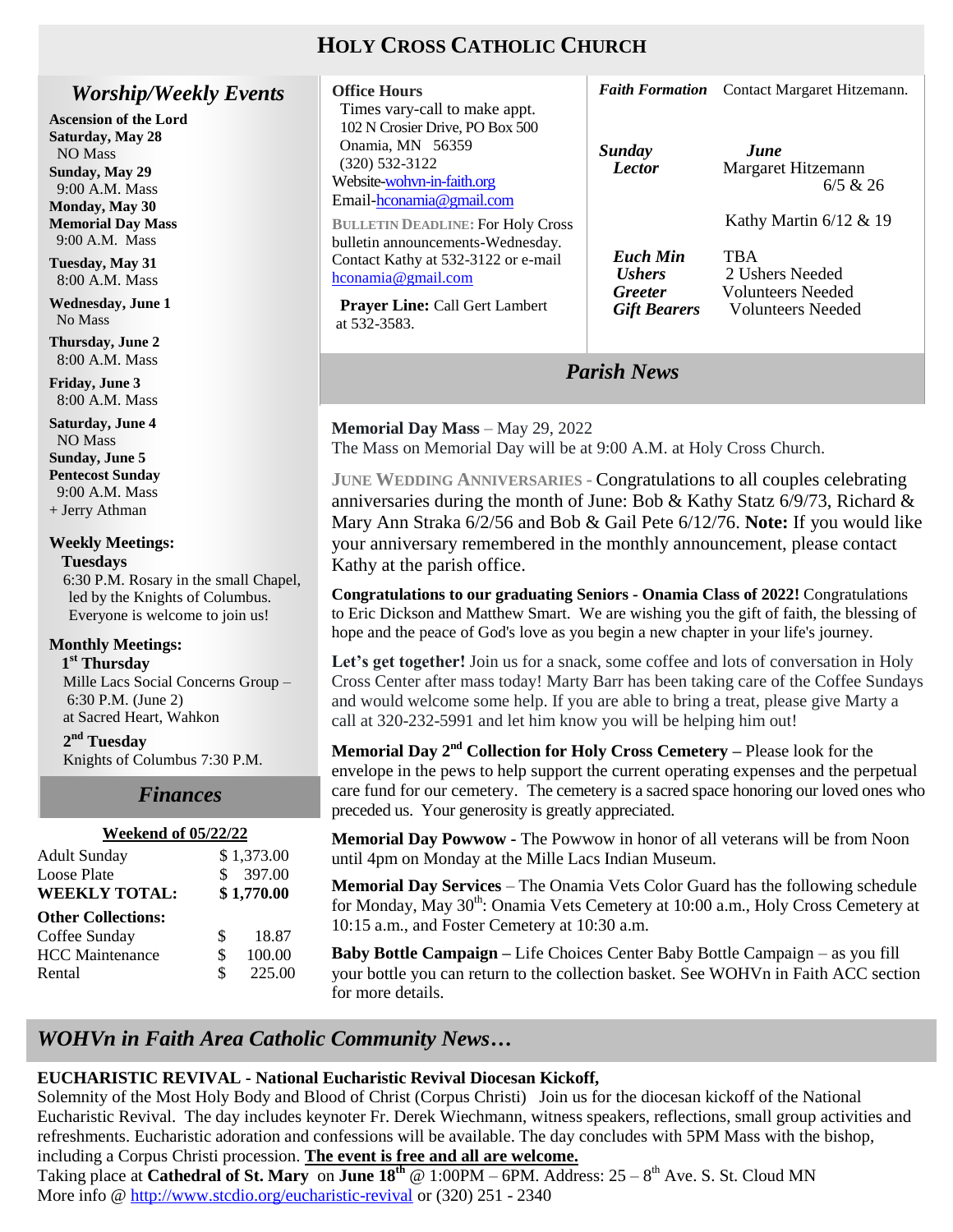# **SACRED HEART CATHOLIC CHURCH**

at (763)744-8605.

*Worship/Weekly Events* **Ascension of the Lord Saturday, May 28** 5:00 P.M. Mass Niece Torri's successful liver transplant (K. Martinson)

**Sunday, May 29** 8:30 A.M. Mass Fr. K K  $72<sup>nd</sup>$  Birthday (A. Olmsted)

**Monday, May 30** 9:00-10:00 A.M. Exposition of the Blessed Sacrament

**Tuesday, May 31** 9:00 A.M. Mass Intensions of Im. Heart of Mary (K. Martinson) **1 st Friday June 3,** 

9:00 A.M. Mass **Pentecost Saturday, June 4**

 5:00 P.M. Mass Jan Halpin (K. Martinson)

**Sunday, June 5** 8:30 A.M. Mass + James Neirenhausen

**Readings for Sunday, June 5th:** Genesis 11: 1-9 Exodus 19: 3-8a, 16-20b & John 7: 37-39

**ROSARY IN MAY -**Join the KofC in honoring Jesus and his mother Mary by praying the Rosary before weekend masses during the month of May.

#### *Finances*

# **Weekend of May 22, 2022**

| <b>Adult Sunday</b> | \$2,645.05 |
|---------------------|------------|
| Plate               | 475.83     |
| Children            | 4.00       |
| <b>WEEKLY TOTAL</b> | \$3,124.88 |
| Hecoming Events•    |            |

- **UPCOMING EVENTS:**
- $\bullet$  05/29 K of C Pancake Breakfast
- $\bullet$  6/05 Faith Formation last class
- $6/12 K$  of C meeting at 7pm
- 6/14 Ladies Society meeting

**Office Hours** Fridays – Times vary-call to schedule an appointment.  $225 \text{ E } 2^{\text{nd}}$  Street, PO Box 68 Wahkon, MN 56386 (320) 495-3324 Website[-wohvn-in-faith.org](http://www.stclouddiocese.org/parishes/%20%20%20%20hconamia/)  Email [-sacredheart56386@yahoo.com](mailto:sacredheart56386@yahoo.com) **DEADLINE** For Sacred Heart bulletin announcements-Wednesday. **Prayer Line:** Call Sharon Moenkhaus *Faith Formation* Contact Fr. Jerry. *Saturday June Lector* **Kendal Hursey**<br>*Euch. Min* **D. Cournoyer** *Euch. Min Let D. Cournoyer*<br>*Eucher Volunteers Ne Sunday June* **Lector** Mary Imhoff<br>*Euch. Min.* Ioan Crawforc *Euch. Min.* Joan Crawford<br>*Usher* Volunteers Ne

*Parish News*

*Welcome!* Welcome to Sacred Heart, new parishioner, Chuck Schmillen. Glad you joined our parish family!

**Congratulations to our graduating Senior of 2022!** Congratulations to Gabriella Lilledahl. We are wishing you the gift of faith, the blessing of hope and the peace of God's love as you begin a new chapter in your life's journey.

**Congratulations Mr. & Mrs. Jeska! -** Congratulations to Kayla Larson and Levi Jeska who were married at Sacred Heart Church on Saturday, May 21<sup>st</sup>. May God's blessing be on you as you begin your lives together!

**KNIGHTS OF COLUMBUS PANCAKE BREAKFAST -** Sacred Heart Church, Wahkon, will be hosting a Pancake & Sausage Breakfast **THIS** Sunday, May 29<sup>th</sup> from 7:30 – 11:00 A.M. Cost: Adults \$8, kids 6-12 \$4 and 5 & under free.

#### *Let the Knights cook breakfast for you!*

 *Usher* Volunteers Needed

*Usher* Volunteers Needed

**Faith Formation: June**  $5^{th}$  – Mass at 8:30 A.M., classes until 11:15 A.M. then end of the year picnic with family, activities and fun prizes for the kids! Please contact Jen Honek at 320-232-5644 if you have any questions. \*\* Mark your calendar for VBS scheduled for June  $13<sup>th</sup>$  to  $17<sup>th</sup>$  from 5:00-8:15PM. See poster for more details!

**Ladies Society Rummage & Bake Sale –** The Ladies Society will be holding a Rummage & Bake Sale, Thursday June  $23<sup>rd</sup>$  and Friday June  $24<sup>th</sup>$  from 8:00 A.M. to 5:00 P.M. Donation drop-off will be  $TUESDAY$ , June  $21<sup>st</sup>$  from 9:00 A.M. TO **12:00 P.M.** *DONATIONS ACCEPTED TUESDAY ONLY* during this time. NO LARGE FURNITURE, LARGE APPLIANCES OR ELECTRONICS. Any questions, please contact Marlene at 676-8680.

**Memorial Weekend Services –** The Isle Area Vets Color Guard will gather Sunday, May  $29<sup>th</sup>$  in Malmo at 1:00 p.m. and at Lakeside at 2:00 p.m. Also on Monday, May,  $30<sup>th</sup>$  they will be at the Isle Cemetery at 9:00 a.m.

# *WOHVn in Faith Area Catholic Community News…*

*"Better Together"* – The parishes participating in **Life Choices Center Baby Bottle Campaign,** it's coming to an end, please drop off your baby bottle in the collection basket. Please return them by June  $5<sup>th</sup>$ . Thank you for your generosity!

**Adult Faith Formation** – Bible study called **The Bible and the Sacraments** will NOT meet on Monday, May 30. See you next week. - However, Please join us for Adoration from 9-10 AM at Sacred Heart Church.

t<br>e **Youth Faith Formation – Party with the Saints! Vacation Bible School 2022 – June 13th -17th, 2022,** 5pm-8:15pm. There will be games, escape rooms, music, dinner, skits-Let's Party with the saints as we deepen our Faith and explore the Bible! VBS is held at Sacred Heart Church, Wahkon. Register @<http://forms.gle/z3FmjtwCXopGXH8i8> or call Jen Honek (320) 232-5644. VOLUNTEERS are needed, Please consider helping with the Saint's party.